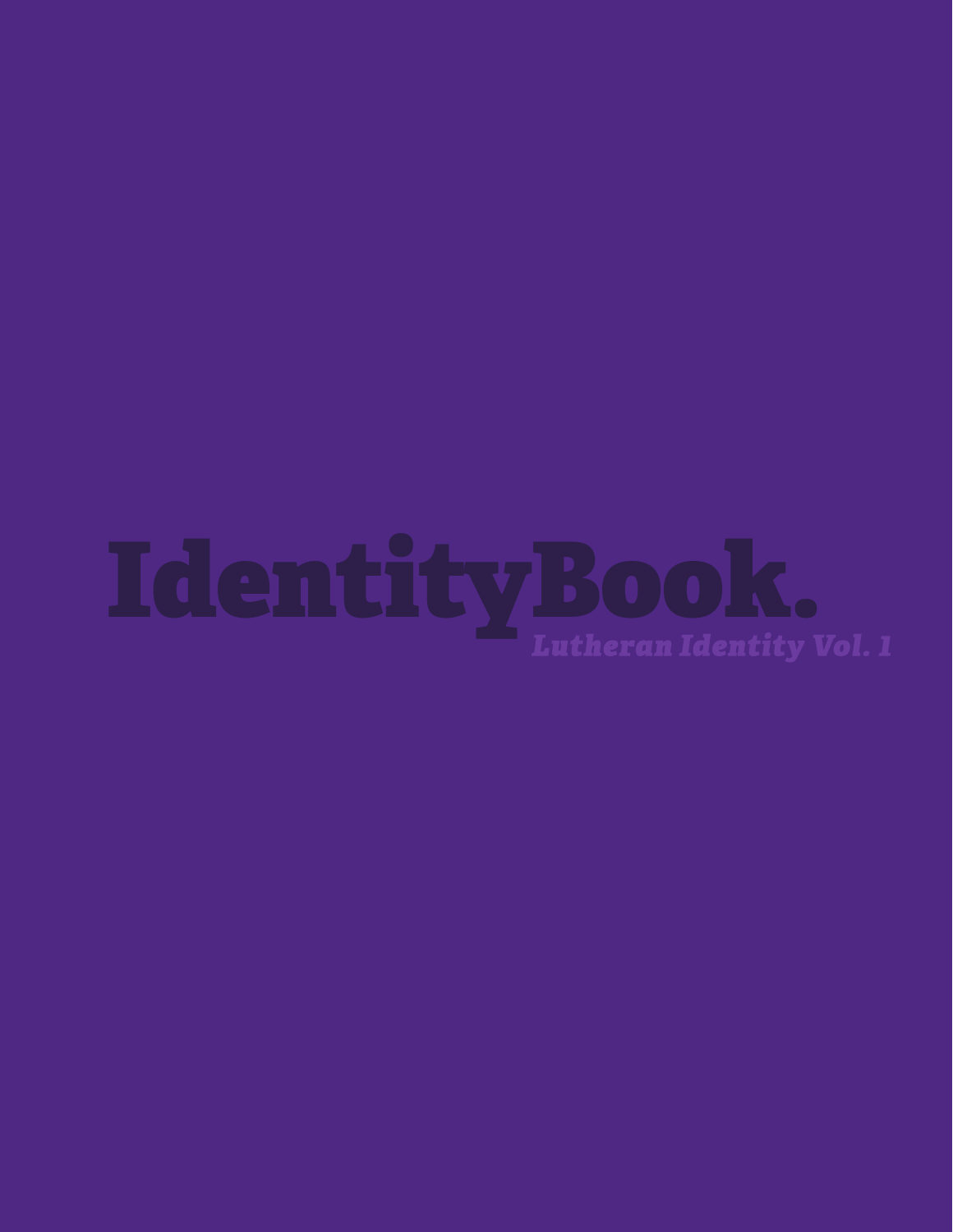# Let's find our way, together.

**pg.4** Welcome to Concordia!

# **pg.3** Models of Faith Based Higher Education

- Non-sectarian
- Sectarian
- Faith Based the Third Path

# **pg.6** Lutheran Learning Framework

- Theology of the Cross
- God's Sovereignty and Human Finitude
- Two Kingdoms
- Paradox and Dialogue
- Vocation
- Freedom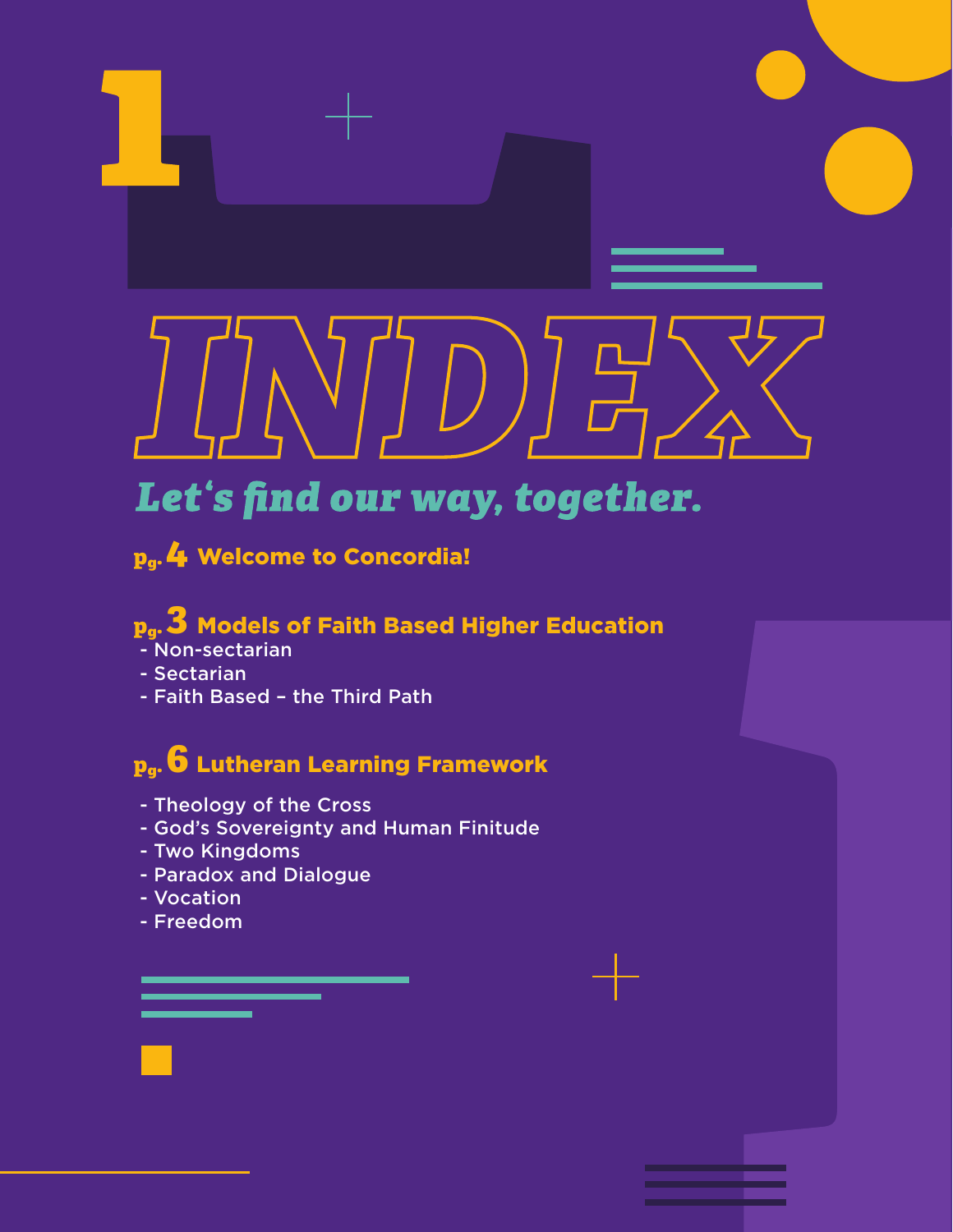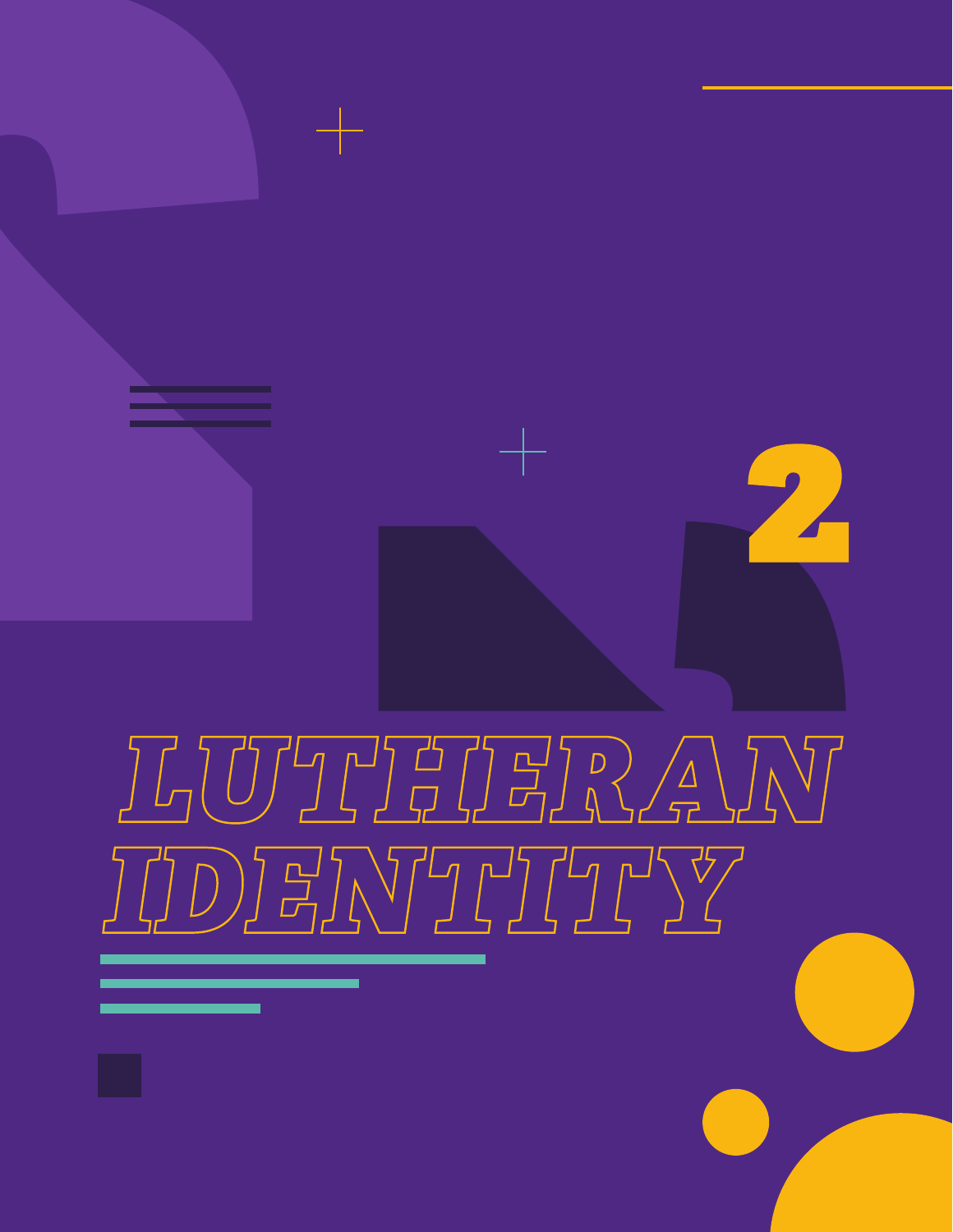# *Welcome to Concordia!*

*We are grateful that you have decided to join our faith-based higher education community.*

We've been in Austin since 1926 but our history actually stretches back much further than that—to the early 16th century and a priest named Martin Luther. Luther served as professor of religion and campus pastor at Wittenberg University in Germany, and he's best known as the person who set the Protestant Reformation in motion. Luther didn't aim to change the course of the Western world... but he unintentionally did. His conviction that church leaders could better serve their faith communities spurred Luther to begin a dialog that took the form of *95 Theses*, talking points that Luther believed should be discussed among professors and theologians. Check them out online by searching Luther's 95 Theses.

One of the things that makes us—and our program of study—unique in higher education is the Concordia Distinctive, our faith-based mission of empowering students of all backgrounds to lead lives of critical thought, compassionate action, and courageous leadership. Our goal is to develop every student's mind, heart, soul, and body, thereby preparing them to lead lives of service.

Students need many things on the road to becoming a person of service in our complex world, and, as a Concordia employee, you serve an important role in helping them realize that goal through your vocation. In fact, one of the reasons you are a part of this community is because Concordia values how you embody ethics and faith in your work. You model who we want our students to become: people who serve with critical thought, compassionate action, and courageous leadership.

In the following pages, we'll examine more in-depth what all this means, and how a Lutheran liberal arts education enlightens and guides all of our journeys regardless of your role at the university. Whether you are a life-long Lutheran or come from a different Christian tradition, you are welcome here. Our hope is your time serving here will be meaningful, different, special, and distinct.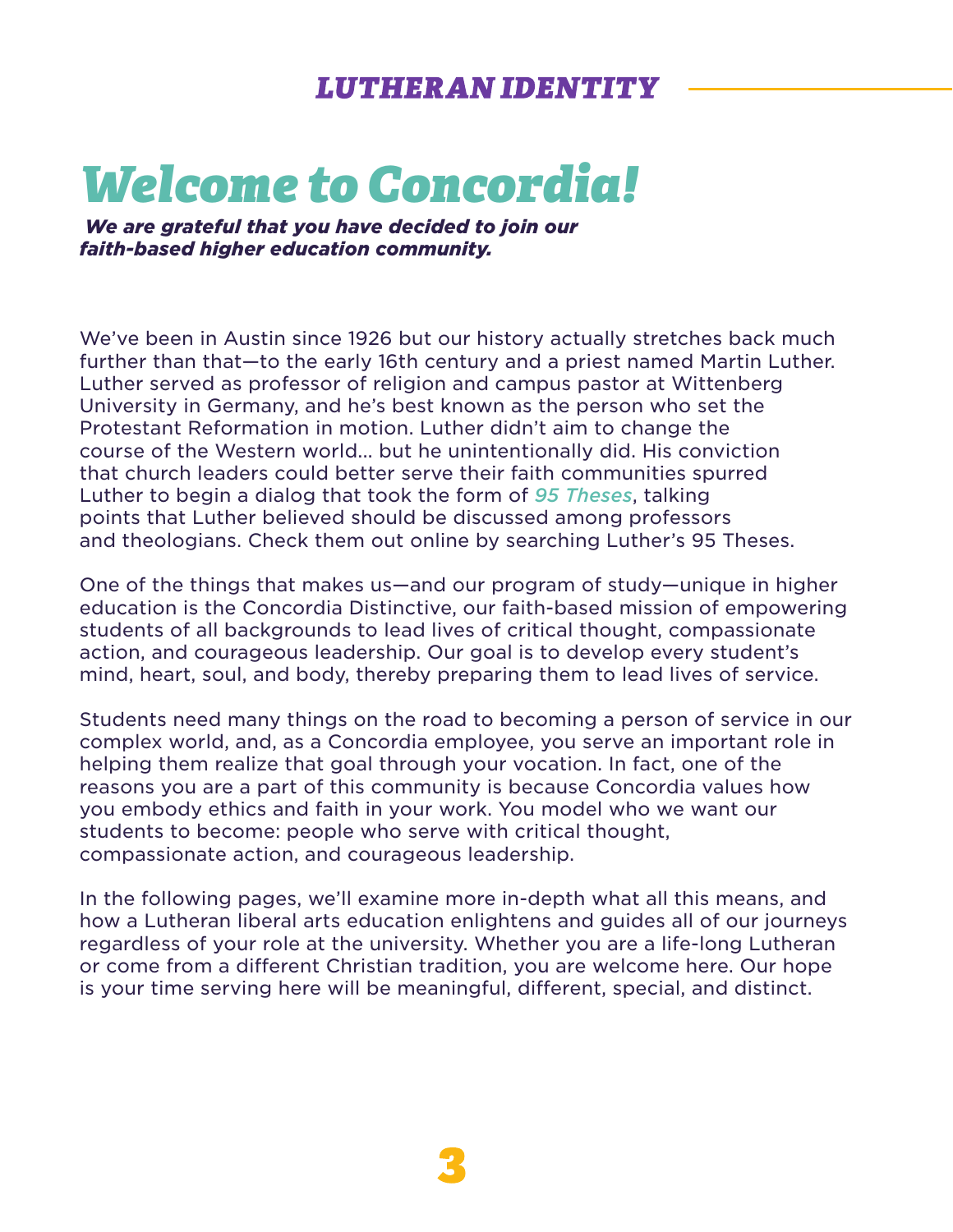

# *Models of Faith Based Higher Education*

One way to divide higher education in the United States is between secular and faith-based educations. Typically, secular universities and colleges (i.e. state universities and community colleges) have their origins in the government land grants, which set aside space and money to educate young men and women in their political jurisdictions for public service and the professions. Faith-based universities, however, were characteristically founded by a religious tradition or denomination to train young adults for service in the church and society.

#### *Among faith-based universities, researchers have suggested there are three types:*

**Non-sectarian.** Non-sectarian faith-based universities had their origins in a specific church denomination or faith tradition. Over time, however, non-sectarian universities either disengaged or rejected their church identities, to become private schools that imitated the secular university in their attempt to provide a quality education for public service. In order to become more pluralistic and less religious, the non-sectarian university expects that its university and faculty's religious commitments be either absent, or general and non-offensive. Should students, staff, or faculty come from a faith tradition, they are expected to keep their faith private. Non-sectarian universities also expect all of their students to be exposed to a broad diversity of ideas and truths, and to encourage students to be accepting of all viewpoints.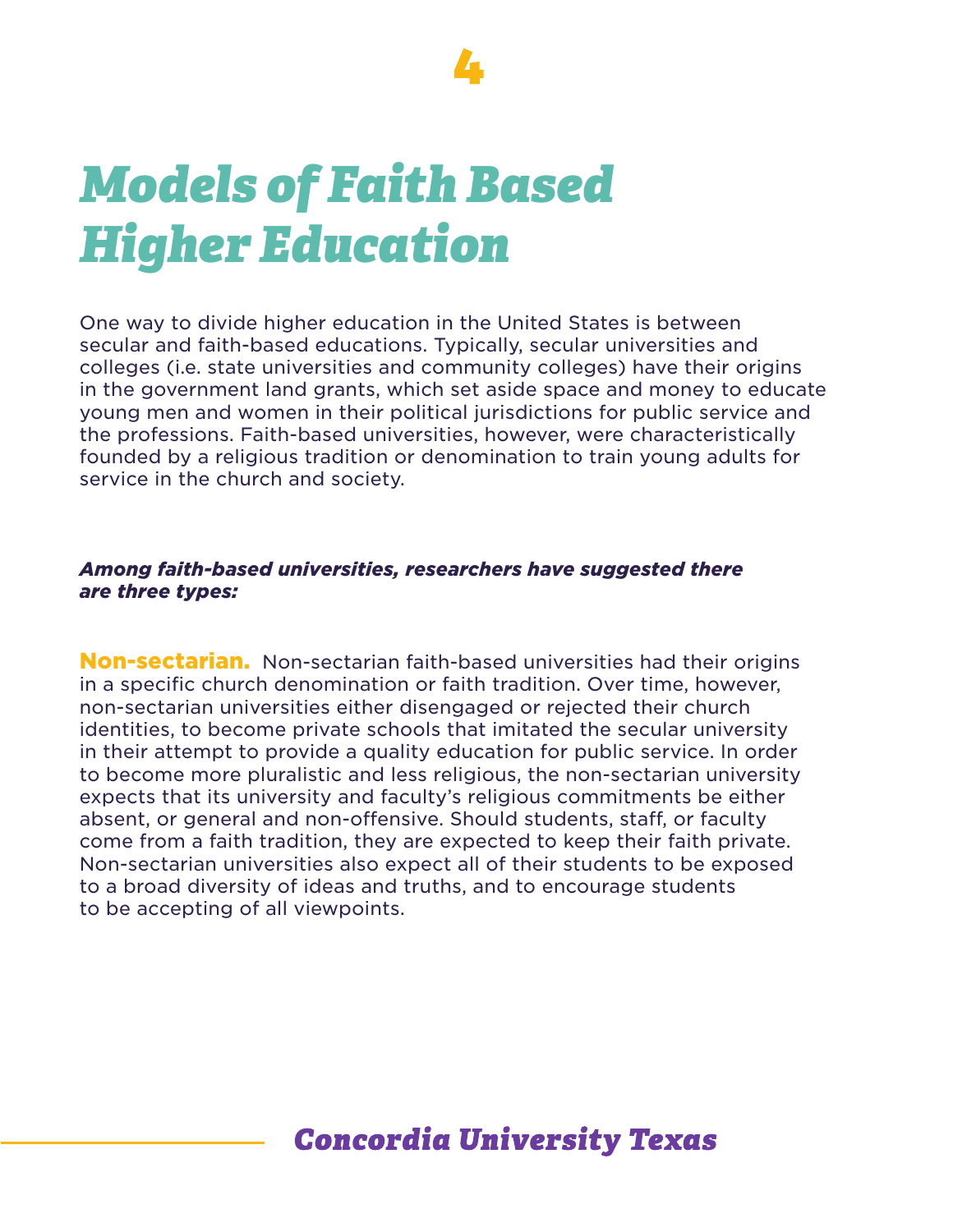**Sectarian.** Like non-sectarian faith based universities, sectarian universities also had their origins in a specific faith tradition or church body. However, in contrast to the non-sectarian schools, sectarian faith-based universities value religious uniformity over diversity, and seek mainly to serve students who either belong to the founding denomination or who have very similar religious identities. Sectarian faith-based universities also try to hire faculty and staff who share that same religious identity maintaining deep roots in the Christian tradition of their denomination. Sectarian universities tolerate other religious traditions and beliefs, but don't view them as full expressions of the truth.

Concordia University Texas was originally this type of denominational university. Leaders of The Lutheran Church-Missouri Synod (LCMS) founded this university in 1926 to serve the church body by training and providing pastors and teachers for the LCMS. All of the faculty, staff, and students were expected to be LCMS because the church established Concordia for Lutherans in the LCMS.

#### *Concordia sees itself in a third way.*

**Faith Based - the Third Path.** Distinct from the non-sectarian model. Concordia takes its religious tradition and faith seriously and seeks to build its identity on it, exploring the riches of that Lutheran tradition as part of its contribution to the whole. At the same time, distinct from the sectarian model, Concordia seeks also to welcome and affirm people of all backgrounds, and to serve not just the Christian community, but also all people, regardless of their background and identity.

While Concordia believes it has theological and moral truth to impart, we do not believe that we have all truth. We encourage a deep humility in order to listen and learn from others, to move beyond toleration to the full affirmation of all people, regardless of their background, to learn from every perspective through dialogue and engagement, and to work with people of all or no religious traditions. Concordia deliberately takes our human differences seriously as a gift of God, so that we can genuinely seek to engage and struggle with those realities rather than minimizing or sidestepping them.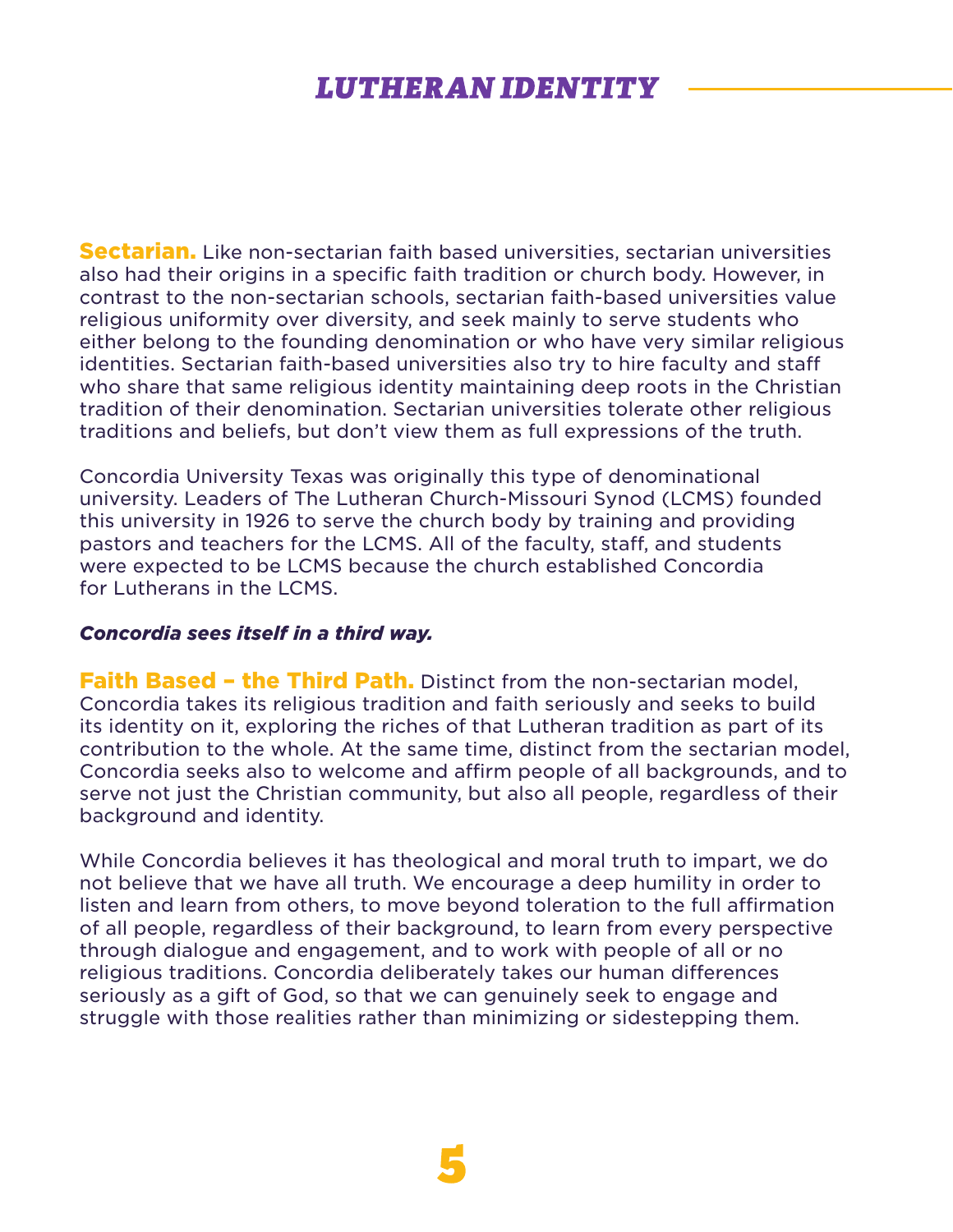# *Lutheran Learning Framework*

Concordia University Texas is not Lutheran or Christian by accident, but on purpose. It is for this reason that we intentionally recruit and hire talented Christian faculty and staff, who share a common faith in Jesus Christ. We want our campus to radiate a healthy, Christian atmosphere, modeling the various ways to embody Christ to our students and to each other. We seek to live, teach, and proclaim the Good News that through Jesus Christ all can have forgiveness of sin and eternal life.

Whether you are a life-long Lutheran or come from another faith tradition, you may be wondering what the Lutheran tradition believes, and what difference it makes in the classroom. This section describes how the Lutheran tradition and its beliefs inform the act of working, teaching and learning. Over time, we have called it by various names (e.g. Lutheran distinctive, Lutheran ethos, Lutheran learning model, and Lutheran learning framework), but it consists of six core elements, which overlap with one another: Theology of the Cross; God's Sovereignty and Human Finitude; Two Kingdoms; Paradox and Dialogue; Vocation; and Freedom.

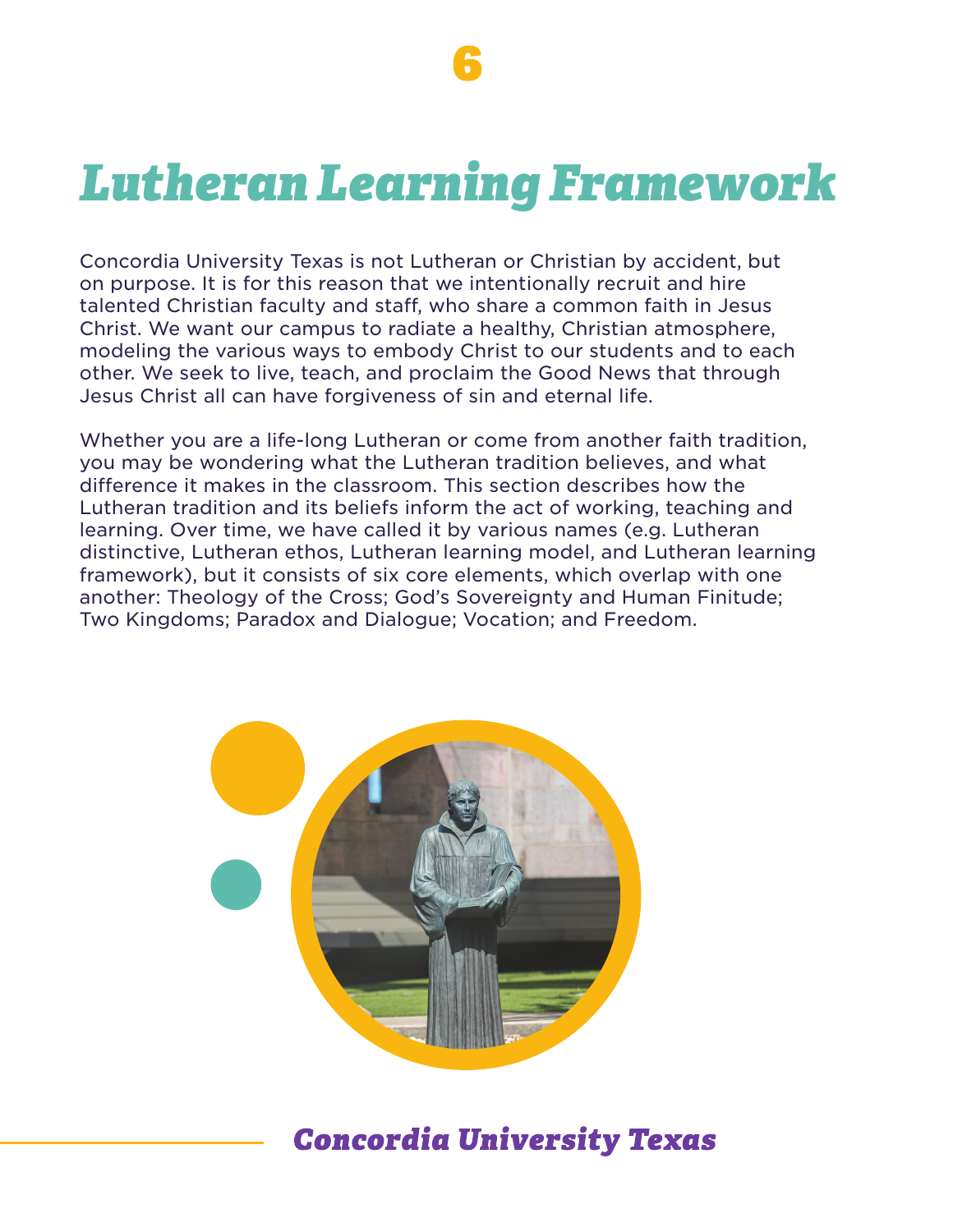#### Theology of the Cross

#### <sup>18</sup>For the message of the cross is foolishness to those who are *perishing, but to us who are being saved it is the power*  of God. <sup>19</sup>For it is written:

*"I will destroy the wisdom of the wise; the intelligence of the intelligent I will frustrate." ²⁰Where is the wise person? Where is the teacher of the law? Where is the philosopher of this age? Has not God made foolish the wisdom*  of the world? <sup>21</sup> For since in the wisdom of God the world through its *wisdom did not know him, God was pleased through the foolishness of what was preached to save those who believe. ²²Jews demand signs and Greeks look for wisdom, ²³but we preach Christ crucified: a stumbling block*  to Jews and foolishness to Gentiles, <sup>24</sup>but to those whom God has called, *both Jews and Greeks, Christ the power of God and the wisdom of God. ²⁵For the foolishness of God is wiser than human wisdom, and the weakness of God is stronger than human strength.*  -1 Corinthians 1.18-25

From this passage, Martin Luther coined the term "theology of the cross" to contrast it from what he called the "theology of glory." A theology of the cross humbly trusts in Christ while a theology of glory could be called "self-righteousness," "triumphalism," or "audacity." The theology of the cross starts at the foot of the cross where Christ has died for the sin of the whole world and paid for it all for us. We can do nothing or think nothing to earn our salvation or add to our righteousness before God. The gift of forgiveness comes by God's grace through faith.

A theology of glory, on the other hand, starts with natural reason and human perceptions. It emphasizes what we can do and how we cooperate with God to win God's favor. A theology of glory wants to quickly move beyond the cross to emphasize other aspects of Christian living. Luther said a theologian of the cross looks at all things in life through suffering and the cross.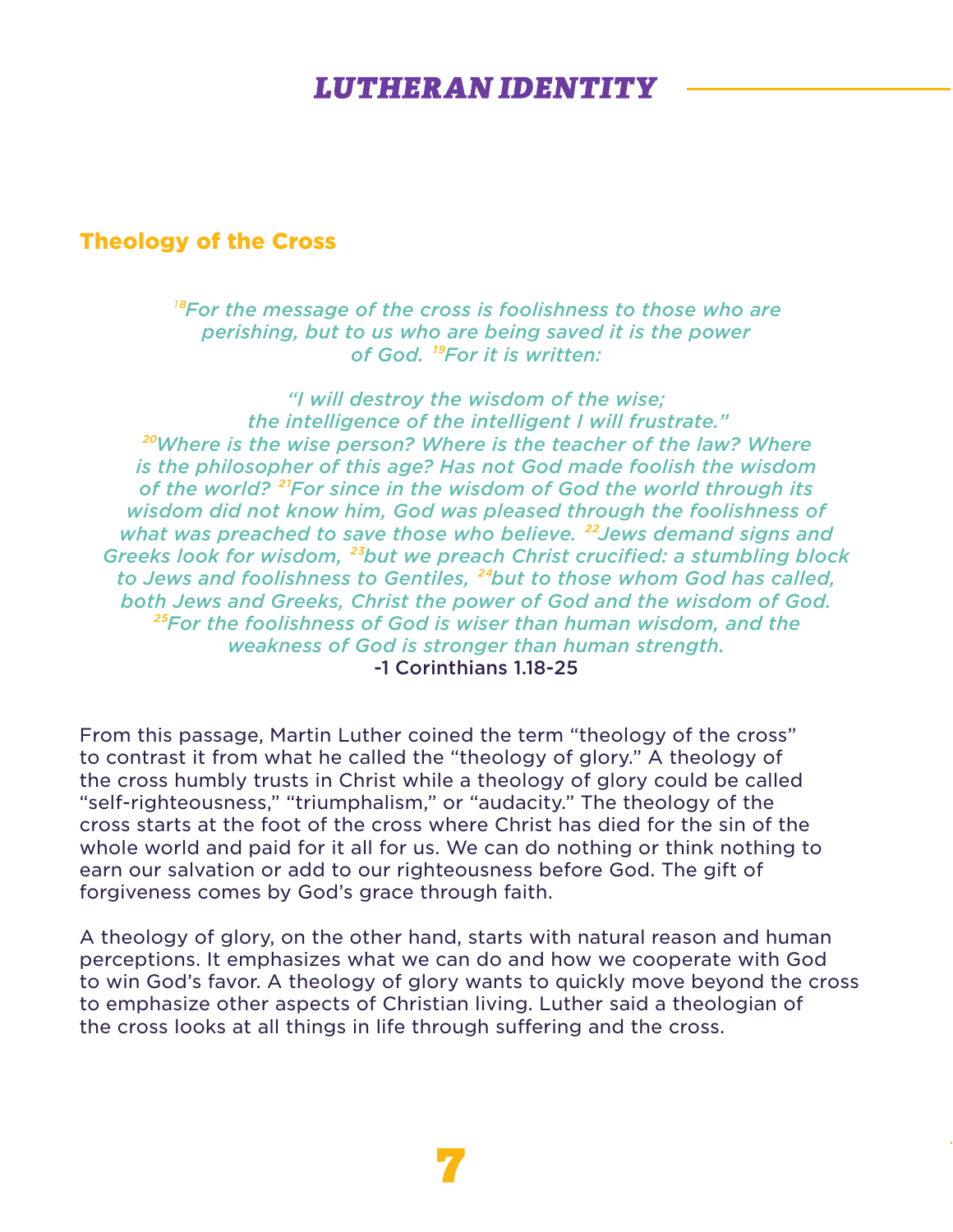

In the end, no comprehensive system that accounts for all reality (material or spiritual) has yet been found, nor, given human finitude, will there ever be one. The antidote to religious, academic, political, social, or economic triumphalism is humility and faith.

#### *Strikingly, the mark of divinity for Luther was less God's sovereign omnipotence than the astonishing self-sacrificial love and compassion of God for humanity in all its messed-up-ness. Luther expressed it famously in this Christmas sermon:*

*Look at the Child, knowing nothing. Yet all that is belongs to him that your conscience should not fear but take comfort in him. Doubt nothing. To me there is no greater consolation given to humanity than this, that Christ became man, a child, a babe, playing in the lap and at the breasts of his most gracious mother. Who is there that this sight would not comfort? Now is overcome the power of sin, death, hell, conscience, and guilt, if you come to this gurgling Babe and believe that he is come, not to judge you, but to save.*

God's Otherness is not found in distance, but in tangible, compassionate proximity in Jesus Christ, especially in his suffering, weakness, and death—those places where God seems to be absent.

#### God's Sovereignty and Human Finitude

*I believe. Help my unbelief!* -Mark 9.24

Higher education has a reputation that it has all the answers. The Lutheran tradition says we can be comfortable with our finitude and our ignorance. You don't have to have all the answers after you graduate. We consider ourselves fortunate that we have the ability to ask the right questions – a mark of leadership.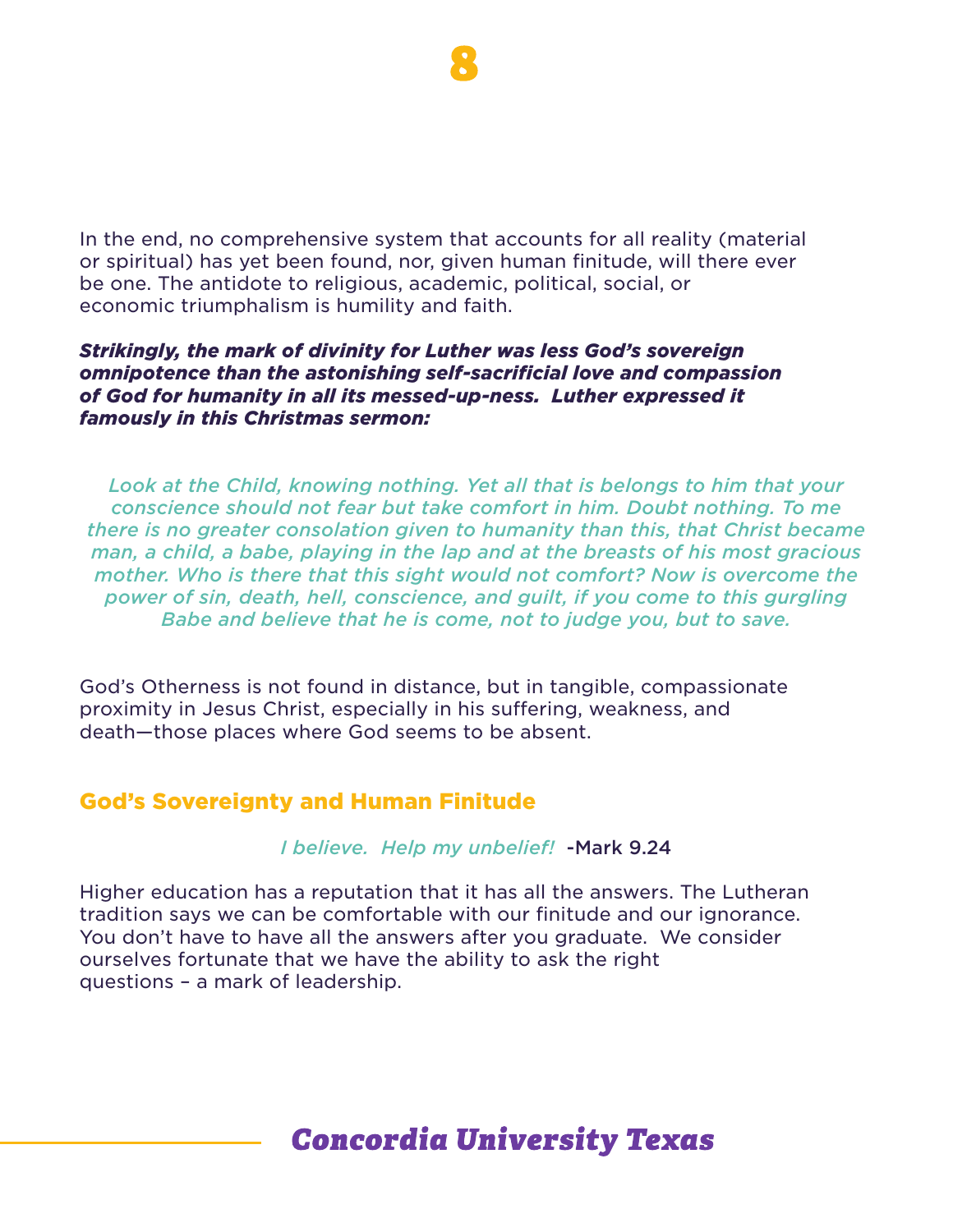Since God is infinite and we are finite, we called to a life of learning. We can't possibly confess knowledge of all of reality, and so we have to admit that no matter how hard we have labored in any field, including theology, that our knowledge is fragmentary. The Lutheran bias is not to jump on bandwagons that promise all the answers, whether political, academic, or religious. At best, this keeps us from fanaticism. At worst, it keeps us from fighting hard and standing up when it is time to stand up.

This is true in the faith realm, too. Faith lives in paradox, in dialog with doubt. Miguel de Unamuno said, "A faith that does not doubt is a dead faith." I believe; help my unbelief. Doubt and doubters are welcome in this community. That is how faith is built.

#### Two Kingdoms

#### *Then Jesus said to them, "Render unto Caesar the things that are Caesar's, and unto God the things that are God's.* -Matthew 22.21

Martin Luther taught that all Christians live as citizens in two kingdoms, or realms, simultaneously. One is the Kingdom of God and the other is the kingdom of this world, both created by God and ruled by Christ. We become members of one by physical birth and the other by spiritual birth by grace through faith. In the kingdom of God, we are ruled by the gospel. Here on earth we are ruled by civil laws and human reason. This does not imply a false distinction between things secular and sacred, but that God has ordained human society just as he has established the Church. Each has an important function but in different realms, an idea which contributed to the modern principle of the separation of church and state.

How does this work? Let us imagine a student who made a poor choice: she did not quite understand a research assignment, started her paper the night before it was due, and waited too long to ask for help. She plagiarized large sections of the assignment, and the professor called her in for a discussion about academic dishonesty. "We're both Christians," the student argued, "so you should forgive me." "I do forgive you," the professor responded "and you still earn a failing grade for this assignment."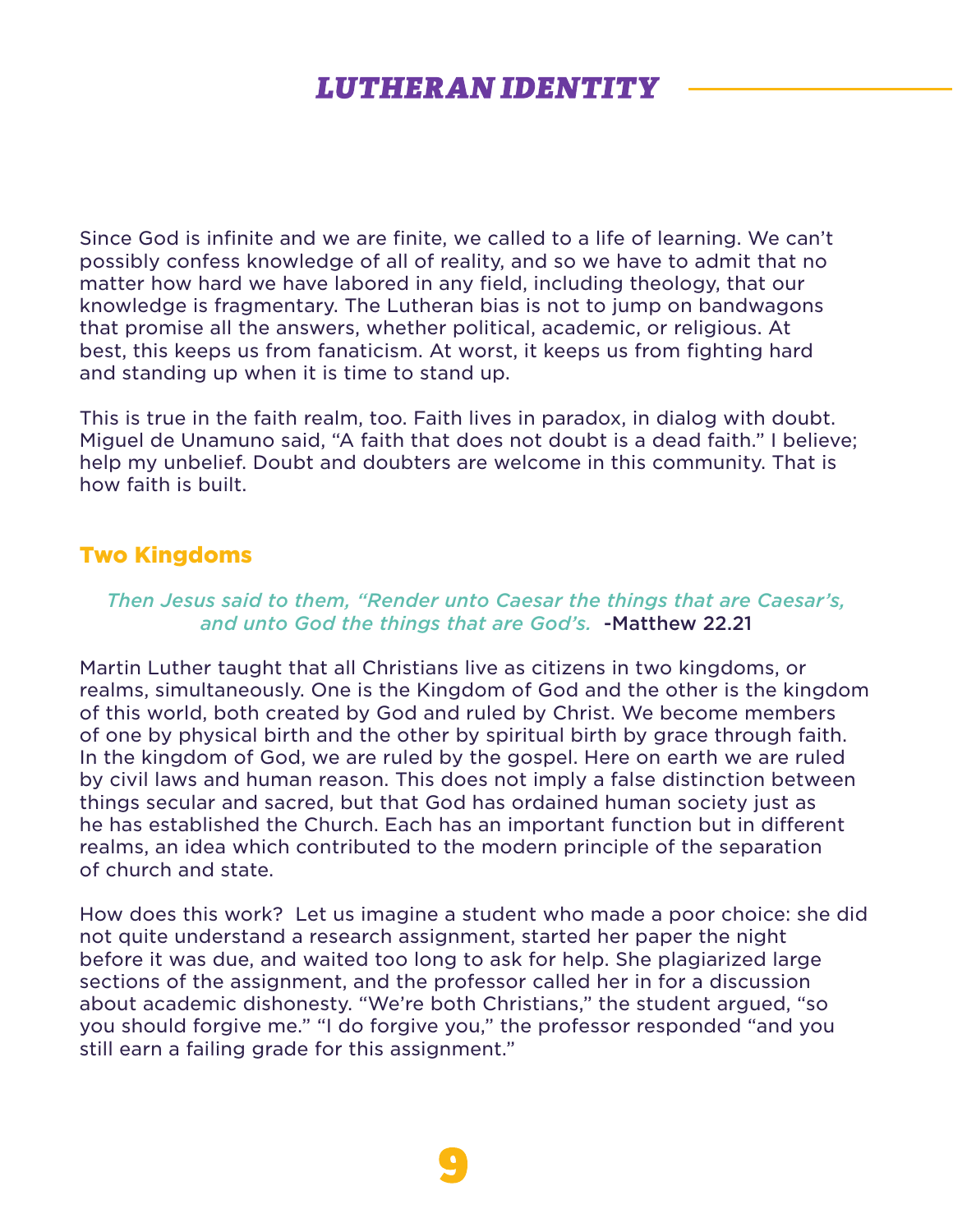

Whether we are referring to the earning of grades, completing an assigned task for our jobs, or the paying of tuition bills, offering forgiveness and levying punishments at the same time seems to be contradictory behavior (a paradox) but, in fact, it reveals a greater truth about how Christians live in this world, including Concordia.

#### Paradox and Dialogue

*[In biblical studies] one must accustom oneself to the Holy Spirit's way of expression. With the other sciences, too, no one is successful unless he has first duly learned their technical language. Thus, lawyers have their terminology, which is unfamiliar to physicians and philosophers. On the other hand, these also have their own sort of language, which is unfamiliar to the other professions. No science should stand in the way of another science, but each should continue to have its own mode of procedure in its own terms. Every science should make use of its own terminology, and one should not, for this reason, condemn the other or ridicule it; but one should rather be of use to the other, and they should put their achievements at one another's disposal.* –Martin Luther (LW 1:47-48)

Martin Luther pondered seeming contradictions, or paradoxes, quite a bit. Rather than view them as a source of confusion, however, Luther believed paradox can often help us make sense of the human condition. His favorite paradox was that believers of Christ are simultaneously sinners and saints. How can that be? It means that God's law shows us our flaws, our sin, (and honestly, who makes it through the day without messing something up?), and the Gospel— the belief that through Christ, we are forgiven—wipes away those flaws.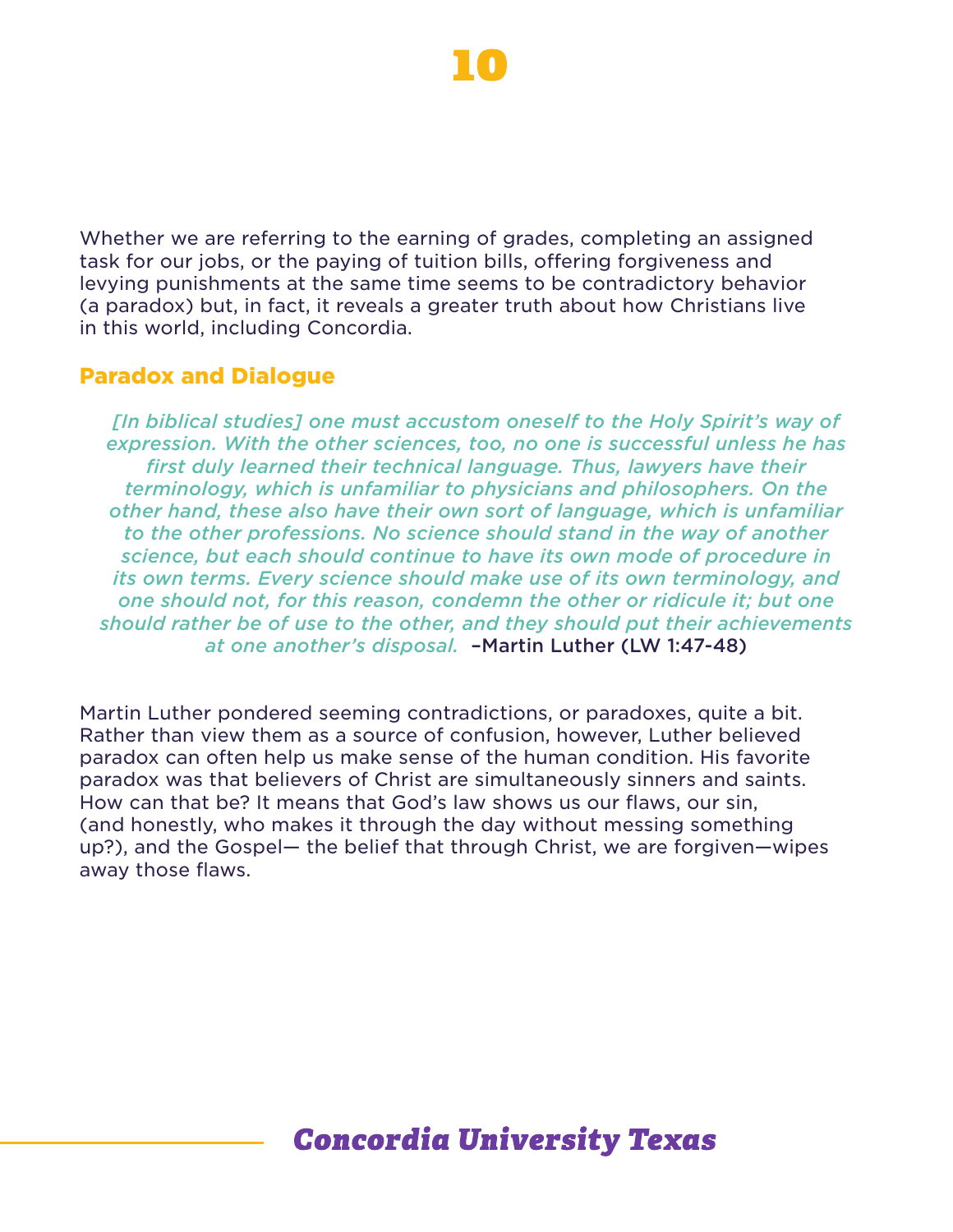God's love in Christ has made us whole, and yet we still lead broken lives. We are usually safe drivers but the one day we're late for work, we get pulled over and receive a ticket. We are an awesome biker but one miscalculation that defies the laws of gravity, and we spend the summer in a cast. We have finally found a friend for life but after a stupid argument, she stops speaking to us for a week. Being forgiven doesn't mean that we escape the consequences of our actions. Lutherans believe this is true because we live in a fallen world, which leads us into the concept of "two kingdoms" also known as the "two realms."

Another area where paradox and dialogue show up is in the nature of scholarship. The duty of the scholar is to study the world as it is, and then bring that world into a dialectic with the Christian vision of redemption and grace.

The vocation of scholars is to live in both realms, keep them separate, and yet keep the dialog between them alive. In the words of Blaise Pascal, "If we submit everything to reason, our religion will have no mysterious and supernatural element. If we offend the principle of reason, our religion will be absurd and ridiculous." The Lutheran tradition welcomes diversity of thought, and cultural pluralism with a seriousness that can escape people who want to fit the world into their version of Christianity. In the words of Concordia alumnus, Richard John Neuhaus, "If the truth of Christianity does not support, illumine and elevate every quest for truth, it is questionable whether Christianity is true."

#### Vocation

*Therefore, I, the prisoner of the Lord, implore you to walk in a manner worthy of the calling with which you have been called, with all humility and gentleness, with patience, showing tolerance for one another in love.* -Ephesians 4.1-2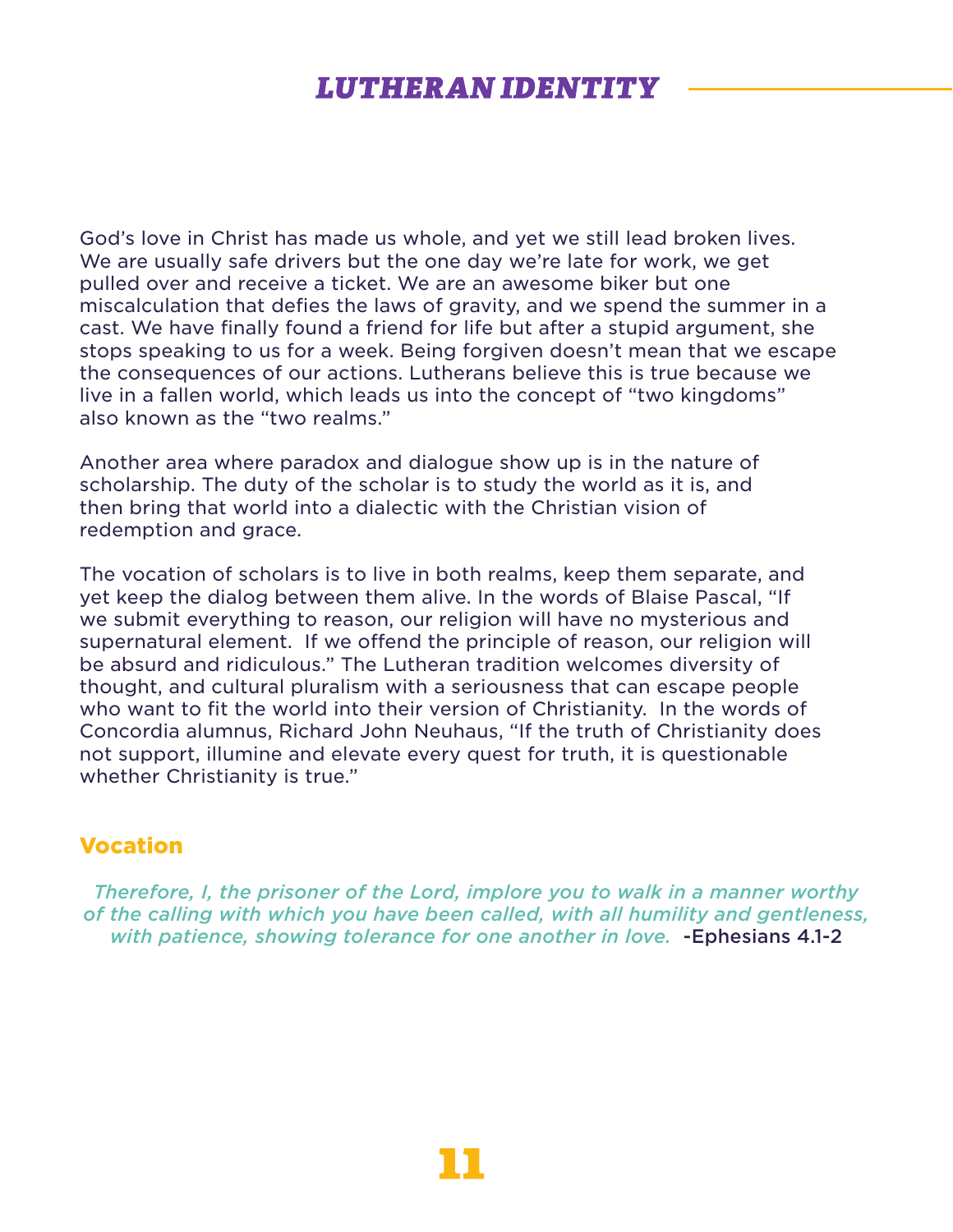

The word vocation is derived from the Latin word for calling, the same root as the English word "voice". Lutherans believe that God calls all Christians, not just church workers. In fact, all believers have multiple callings. We are called to be children of God. We are called to be responsible citizens here on earth. If we are married we are called to be a good spouse and if we have children to be a good parent. We are also called by God to serve the world through our careers by faithfully carrying out our responsibilities in that role. The Bible provides guidance for we how should live out each of these callings. Any occupation that is not opposed to God's Word can be an act of service to him.

Whether you are a Christian or profess a different faith, the concept of vocation means that each of us is uniquely called to different spheres of influence, oftentimes simultaneously, in life.

#### *A vocation may be:*

- A certain profession, job, or project, like working in admissions, or finance, or HR.
- It may mean being a mom or dad, a daughter or son.
- It may mean be that you involve yourself and others in important civic or political causes.
- It means you also have a calling to your faith community, and to work for its success and nourishment.
- It may be that you are called to help with various events on campus that technically are not in your job description.
- And if you are using a tuition discount to further your education, you are even called to be a Concordia University Texas student.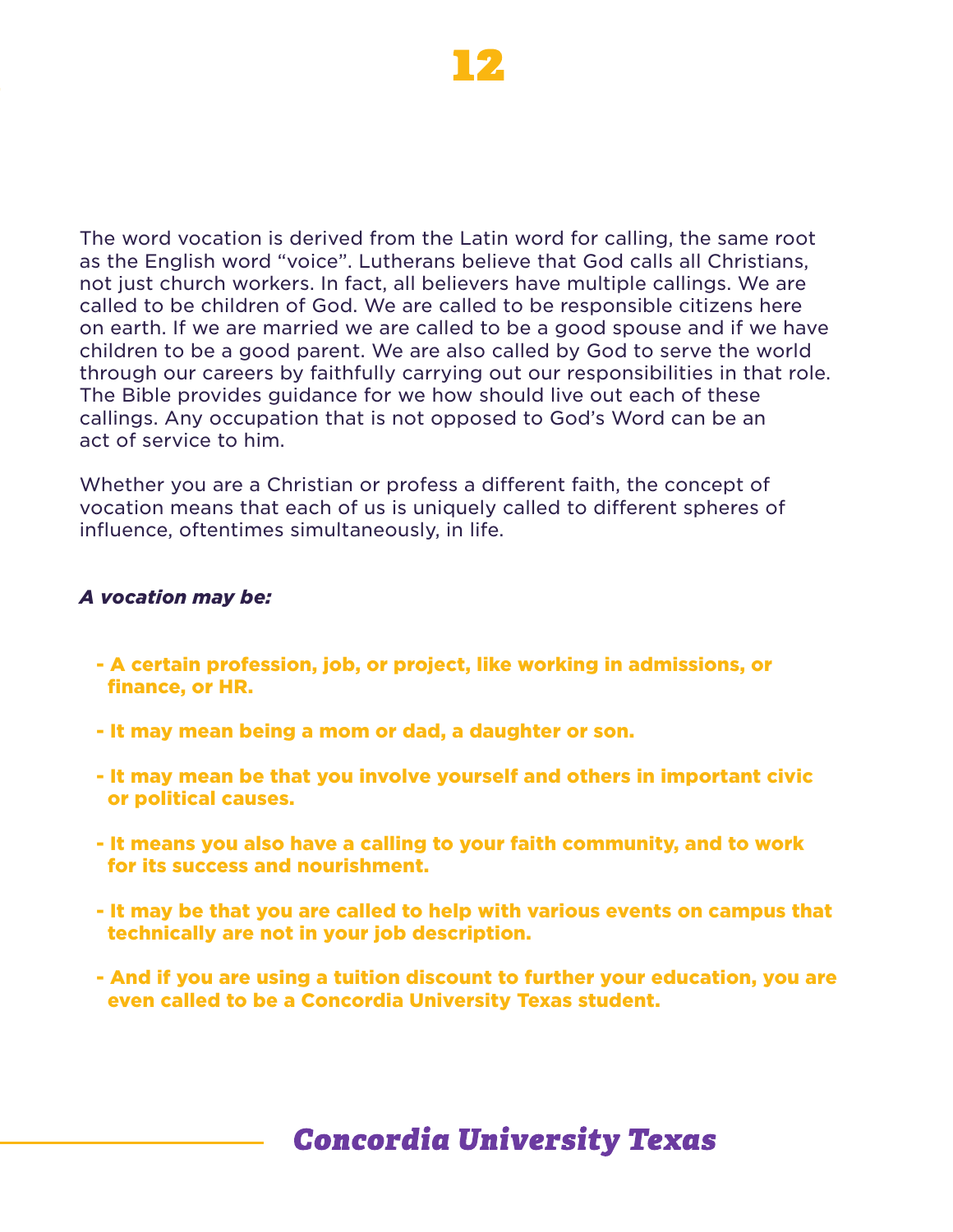One of your callings for the next several years is to be an employee at Concordia. And, whether you realize it or not, you have not only been called to work, but you have also been called in vocation to form relationships and to be involved in this community. Serving your neighbor is part of discovering and living out your vocation.

#### Freedom

*So if the Son sets you free, you will be free indeed.* -John 8:36

*It is for freedom that Christ has set us free. Stand firm, then, and do not let yourselves be burdened again by a yoke of slavery.* -Galatians 5:1

*You, my brothers and sisters, were called to be free. But do not use your freedom to indulge the flesh; rather, serve one another humbly in love.* -Galatians 5:13

Another foundation part of Lutheran ethos is the understanding that Christian freedom means both "freedom from" and "freedom for." God acted in Christ to free humans from their own sin and death. Christ has done the full work of salvation. By the grace of God through faith, Christ redeems humans and brings them back into a relationship with God. This freedom from sin, however, does not eliminate human moral responsibility. Rather, freedom empowers people to act out of moral responsibility and love for others.

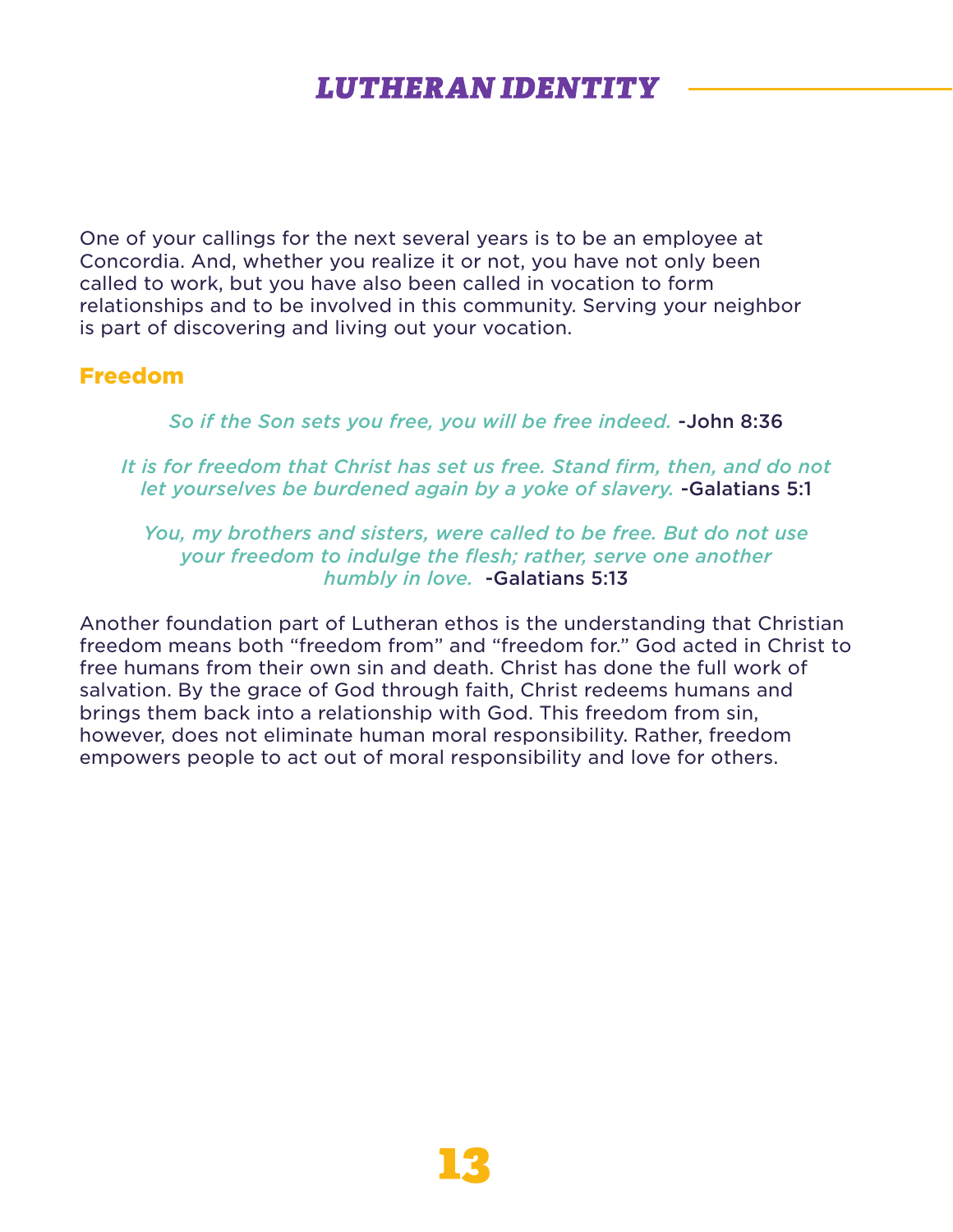

Christians are completely free to act and to be fully human; they are spiritually, emotionally, intellectually, and physically free for service. They do not have to keep looking over their shoulders to ask whether what they are doing is good enough to please God, since all has become pleasing in Christ through forgiveness. Ethically, freedom means humans are free to serve—to take risks in service of neighbor. Humans often live in ambiguous situations and have to make difficult choices in their family life, economic life, congregational life, educational life, etc. In Christ, they are free to risk, to challenge, to experiment, to serve the neighbor boldly without fear of whether they are pure enough or good enough or right enough.

In responsibility, humans are free to doubt, to question, to challenge, to ask the embarrassing question. All members of the Concordia community are free to explore human nature and the created world. All questions, even theological questions, are on the table for testing, for exploration, and for potential modification in accordance with truth. A Lutheran ethos rejects authoritarianism that forbids questioning. Indeed, as creatures of God, we are free to explore all questions, even traditional ethical or doctrinal questions. This freedom is not intended to indulge the sinful nature, or to promote uninformed discussion for the sake of word-play, but to responsibly explore all dimensions of the complexity and infinity of God's Word and God's creation.